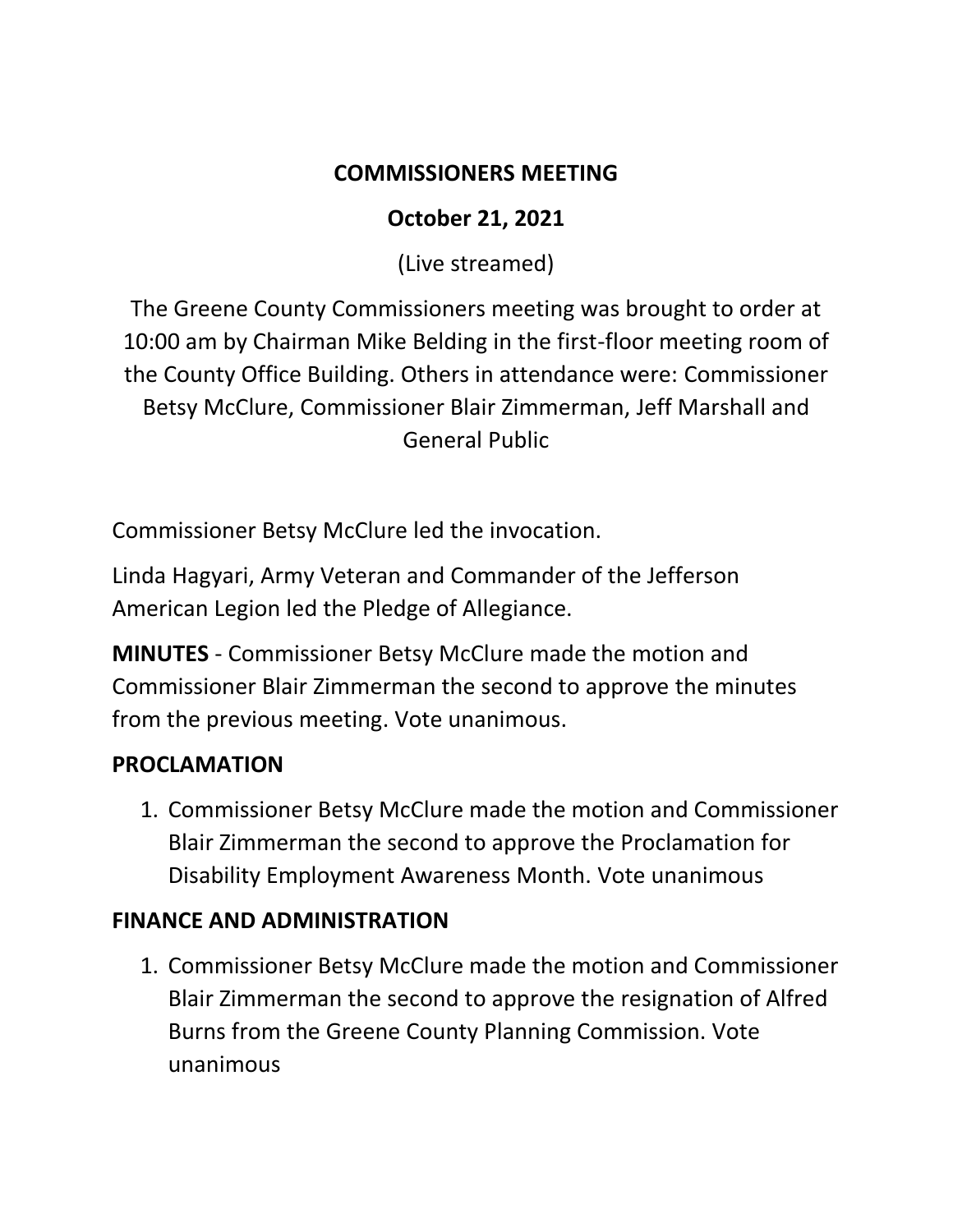- 2. Commissioner Betsy McClure made the motion and Commissioner Blair Zimmerman the second to approve the Greene County Bridge no. 103 PennDOT Multimodal Transportation Fund (MTF) Exhibit 2 Match Commitment Letter in the amount of \$228,057.65 from liquid fuel funds. Vote unanimous
- 3. Commissioner Betsy McClure made the motion and Commissioner Blair Zimmerman the second to approve a Resolution authorizing the filing of a Multimodal Transportation Fund (MTF) grant through PennDot and designate Chairman, Mike Belding and Chief Clerk, Jeffrey Marshall as signatories to all Documents and Agreements for Greene County Bridge no. 103. Vote unanimous
- 4. Commissioner Betsy McClure made the motion and Commissioner Blair Zimmerman the second to approve the Revised Agreement between Altered Gas Performance Events, LLC and the County of Greene making October 24, 2021 the make-up day for June 13, 2021. Vote unanimous
- 5. Commissioner Betsy McClure made the motion and Commissioner Blair Zimmerman the second to approve the Addendum to Lease, dated October 6, 2016, between the SWPA Water Authority and the County of Greene for use of a larger portion of land than was previously included for recreational purposes at the Wisecarver Dam and Reservoir. Vote unanimous
- 6. Commissioner Betsy McClure made the motion and Commissioner Blair Zimmerman the second to approve Amendment 2 for Reimbursement Agreement No. R20120004 for Greene County Bridges No. 73 and No. 75. Vote unanimous
- 7. Commissioner Betsy McClure made the motion and Commissioner Blair Zimmerman the second to approve the proposal for final design for the rehabilitation or replacement of Greene County Bridge No. 15 for structural changes to meet the new MASH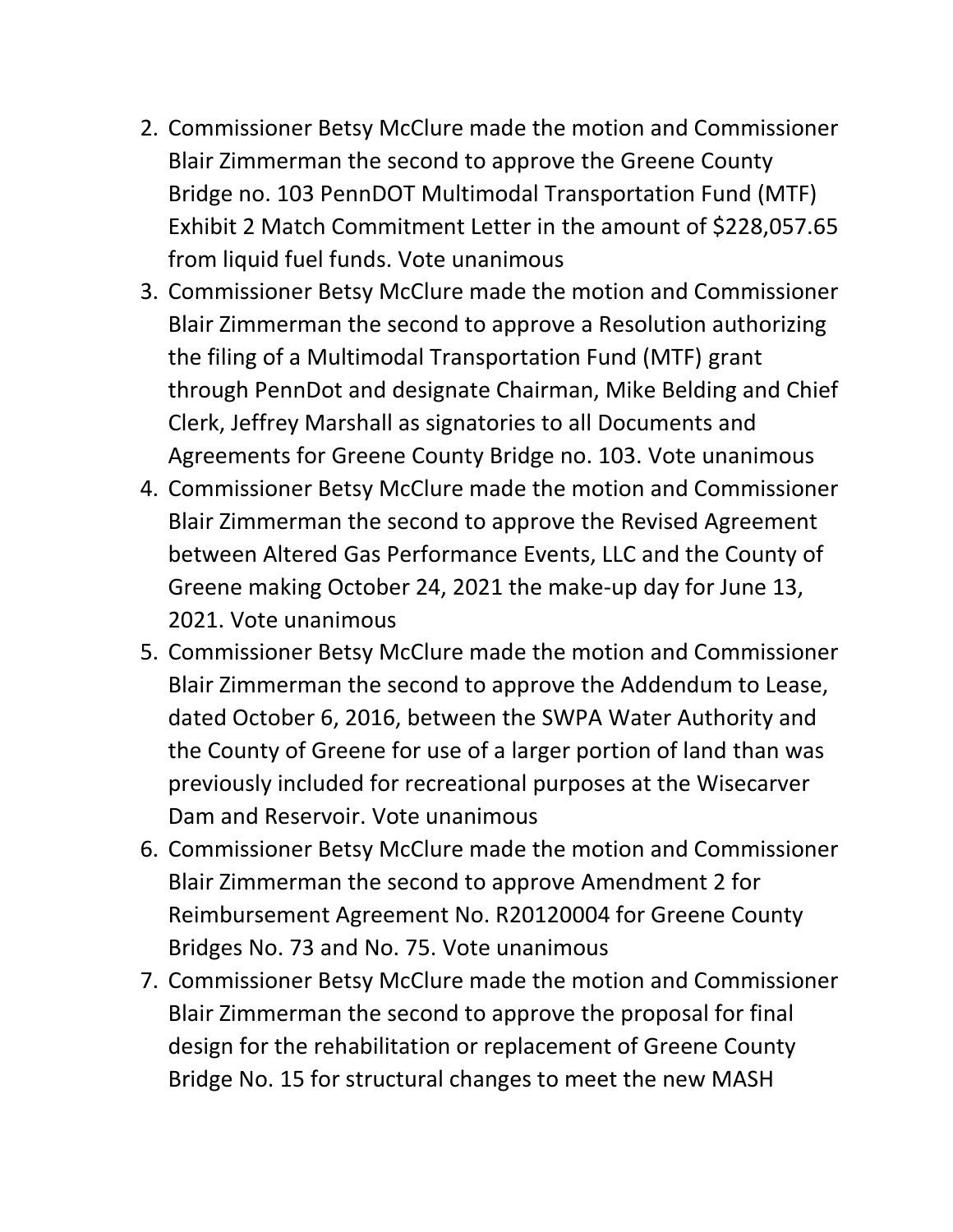criteria standards and Commissioner Betsy McClure made the motion and Commissioner Blair Zimmerman the second to approve the right-of-way plan. Vote unanimous

8. Commissioner Betsy McClure made the motion and Commissioner Blair Zimmerman the second to approve a Memorandum of Understanding (MOU) between the County of Greene and Windstream Pennsylvania, LLC regarding the construction, installation, ownership and maintenance of the network facilities related to the ARC grant funding. Vote unanimous

### **ASSESSMENT**

1. Commissioner Betsy McClure made the motion and Commissioner Blair Zimmerman the second to approve the resignation of Deanna Renner from the Greene County Assessment Appeal Board. Vote unanimous

# **CDBG/HOME**

- 1. Commissioner Betsy McClure made the motion and Commissioner Blair Zimmerman the second to approve a motion, contingent upon public comment closing Monday, October 25, 2021, to approve the submission of the 2021 CDBG Application for the following Projects: Vote unanimous
	- a) County Project Wayne Township Brave Water and Sewage Authority Sand Bed Replacement \$189,545.
	- b) Cumberland Township Project Township Wide Home Owner-Occupied Single-Family Rehabilitation (SFR) \$99,792.
	- c) Franklin Township Project T565 Hill School House Road Water Line Extension Project (Multi-Year)\$105,624.
	- d) Waynesburg Borough Project Bowlby Library ADA Accessibility Improvements \$78,070.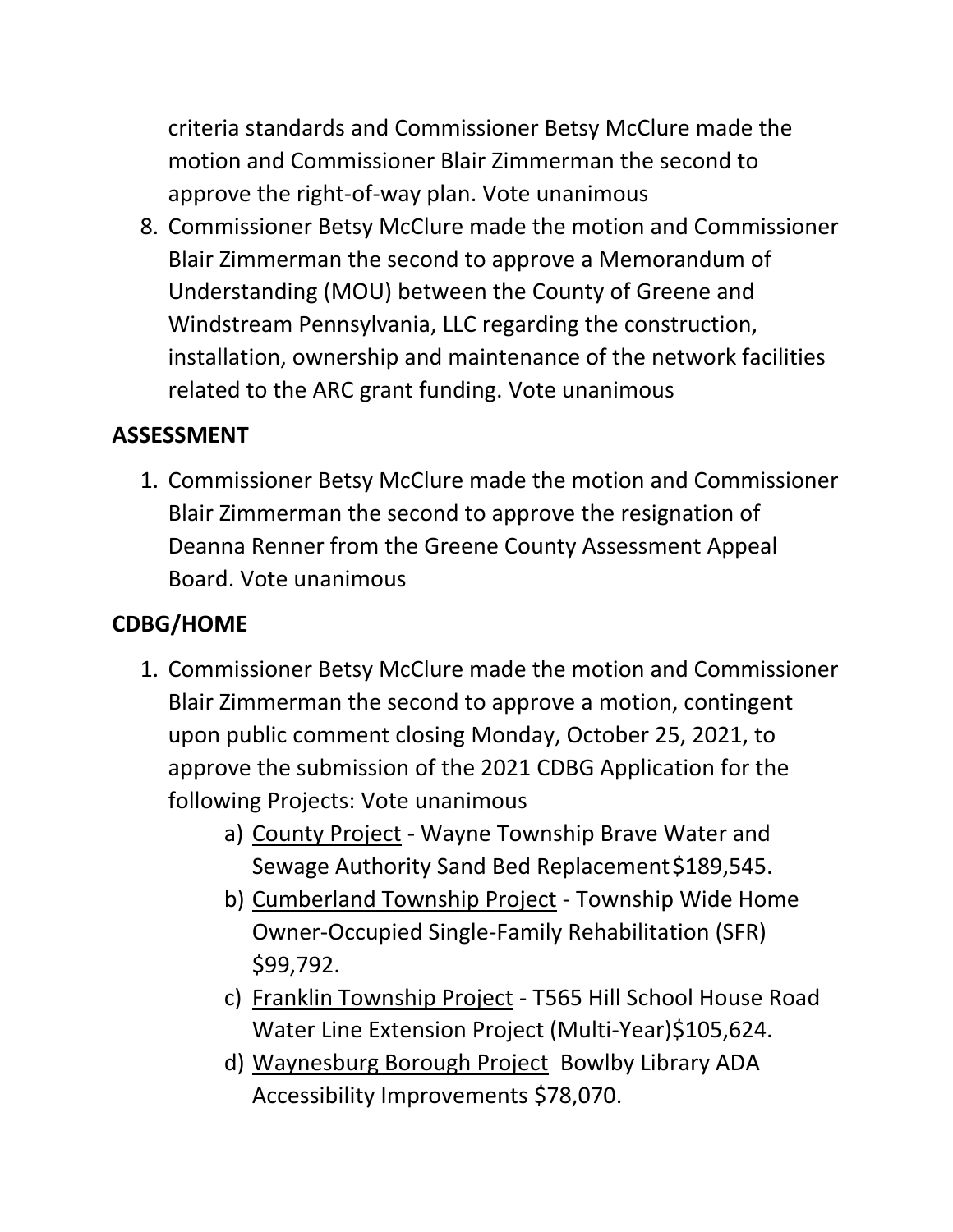- 2. Commissioner Betsy McClure made the motion and Commissioner Blair Zimmerman the second to approve a Resolution for the 2021 CDBG Application to be adopted upon close of public comment on Monday October 25, 2021. Vote unanimous
- 3. Commissioner Betsy McClure made the motion and Commissioner Blair Zimmerman the second to approve the Language Access Plan Certification and adopt the Language Access Plan. Vote unanimous
- 4. Commissioner Betsy McClure made the motion and Commissioner Blair Zimmerman the second to approve the amendment to the environmental consulting services agreement with AMO Environmental Decisions for the site-specific Tier II environmental reviews to be completed for the identified structures. Vote unanimous

### **COURTS**

1. Commissioner Betsy McClure made the motion and Commissioner Blair Zimmerman the second to approve the PCCD award for Drug Court. Vote unanimous

# **ELECTIONS**

- 1. Commissioner Betsy McClure made the motion and Commissioner Blair Zimmerman the second to approve to appoint the following to the Canvass Board at a rate of \$125/day: Vote unanimous
	- a) Commissioner Belding Mike and Elizabeth O'Donnell
	- b) Commissioner McClure Chris and Lesley Stockdale
	- c) Commissioner Zimmerman Kim Cox and Mimi Ritenour

# **HUMAN SERVICES**

1. Commissioner Betsy McClure made the motion and Commissioner Blair Zimmerman the second to approve the Emergency Rental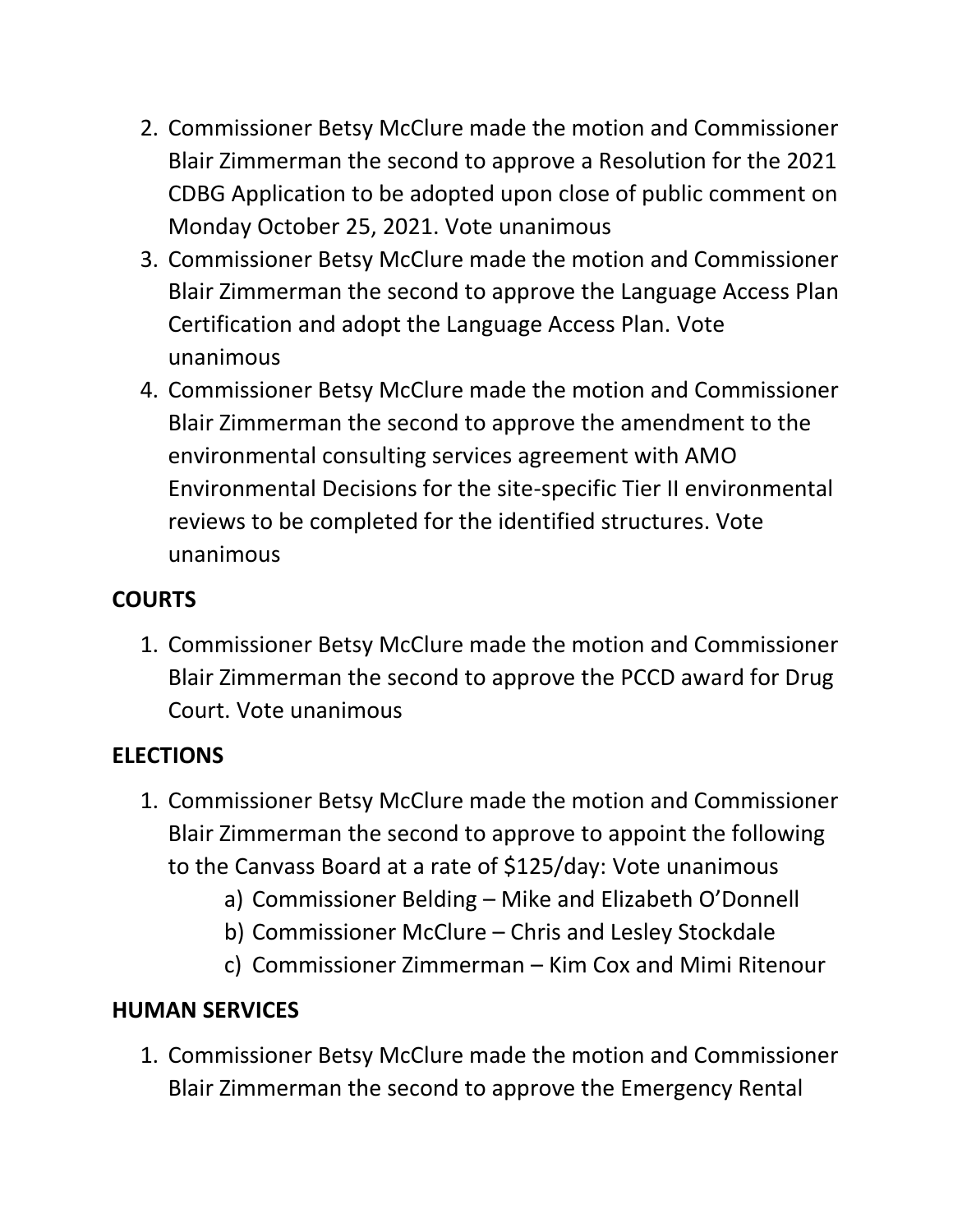Assistance Program for September 2021 re-certification of ERA1 Grant Projections. Effective 9/27/2021. Vote unanimous

2. Commissioner Betsy McClure made the motion and Commissioner Blair Zimmerman the second to approve the acceptance of FY21/22 Consolidated Capital Agreement with Penn Dot for \$ 340,000 for the replacement of 4 vehicles. Vote unanimous

#### **IDA**

- 1. Commissioner Betsy McClure made the motion and Commissioner Blair Zimmerman the second to approve a motion at the request of the IDA to transfer the remaining funds from the Strategic Impact Program account into the IDA's General account to continue to administer programs for economic growth and support businesses within the County. Vote unanimous
- 2. Commissioner Betsy McClure made the motion and Commissioner Blair Zimmerman the second to approve a motion to have Greene Site Search's annual fee of \$3,000 be funded by the County. Vote unanimous
- 3. Commissioner Betsy McClure made the motion and Commissioner Blair Zimmerman the second to approve the required 20% match or \$100,000 of a \$600,000 project for the EPA Brownfield Site Specific Cleanup grant application for the Mather Parcel in Morgan Township. Vote unanimous

#### **IT**

1. Commissioner Betsy McClure made the motion and Commissioner Blair Zimmerman the second to approve the Fiber repair quote from AEC Group in the amount of \$5,495.56 to repair damaged fiber optic cable at the fairgrounds. Effective 10/14/2021. Paid by the Fair Board. Vote unanimous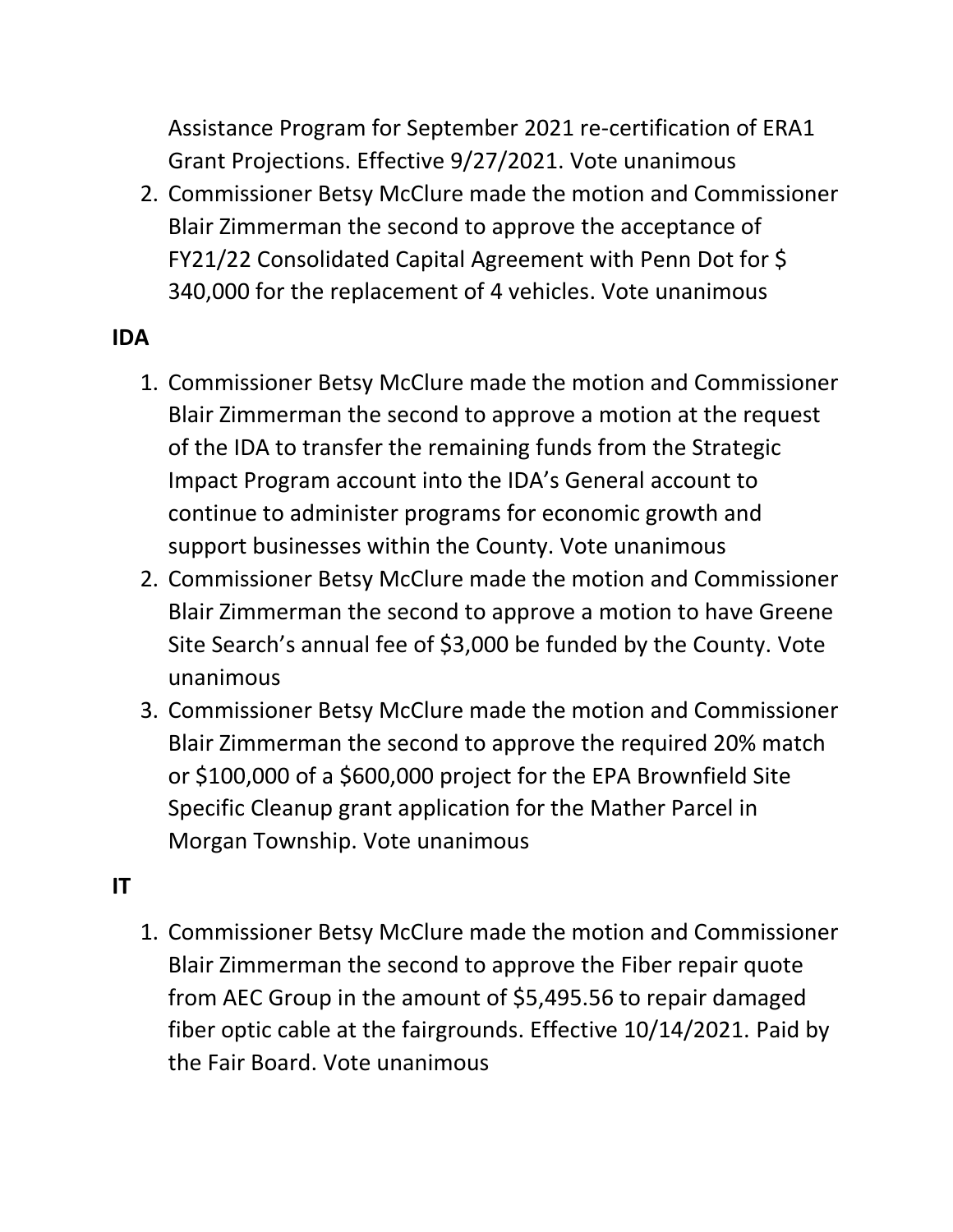2. Commissioner Betsy McClure made the motion and Commissioner Blair Zimmerman the second to approve the Cima Software support renewal for DocuClass in the amount of \$4,604.88. Vote unanimous

### **JAIL**

1. Commissioner Betsy McClure made the motion and Commissioner Blair Zimmerman the second to approve the Agreement between the County of Greene and Montgomery Technology System in the amount of \$30,015 for upgrades to the locking control system. Effective 10/12/2021. Prison Tech Funds. Vote unanimous

### **MENTAL HEALTH AND INTELLECTUAL DISABILITIES**

1. Commissioner Betsy McClure made the motion and Commissioner Blair Zimmerman the second to approve the contract with Twin Pines Family Services for 10/1/2021 -6/30/2022 not to exceed \$5,000 to provide Respite Services. Vote unanimous

#### **PROBATION**

1. Commissioner Betsy McClure made the motion and Commissioner Blair Zimmerman the second to approve the FY 2020-21 Financial Statement and renewal for 2021-22 Pennsylvania Juvenile Court Judges' Commission in the amount of \$54,351.00. Vote unanimous

### **ANNOUNCEMENTS**

Today's Prison Board meeting is canceled due to lack of business and a lack of quorum. Next Prison Board Meeting will be held November 18, 2021 on the first floor of the County Office Building. Following this meeting the Salary/Retirement/Election Board meeting will be held.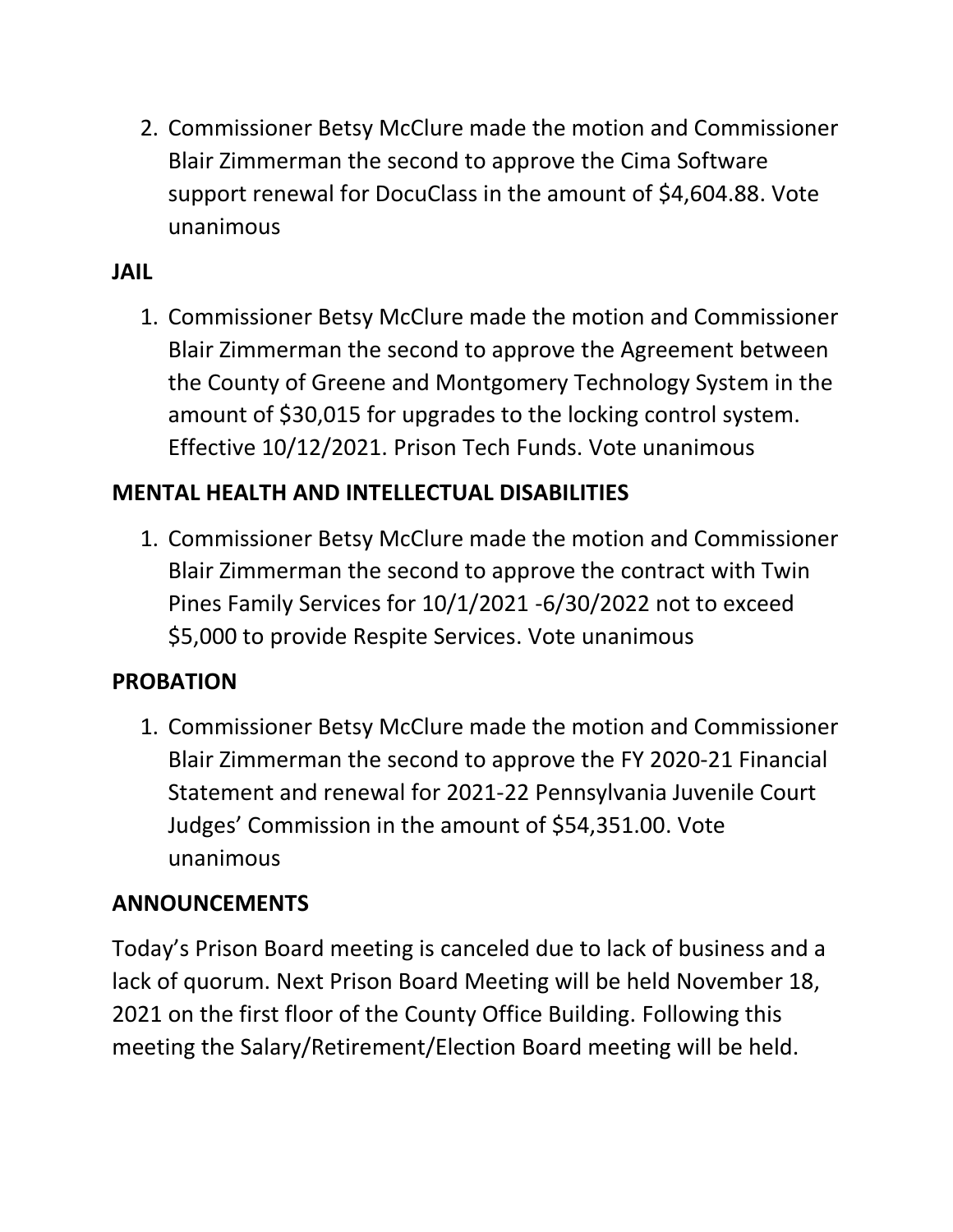#### **NOTICES**

- 1. PennDOT plans to submit an application for a water obstruction permit to the PA DEP for 30-0018-0410-2705, 30-3011-0070-1414, 30-3013-0240-000 \$ 30-4033-0030-1328 located in Franklin Township, Center Township, and Washington Township.
- 2. Columbia Gas plans to perform routine surveying and preliminary engineering activities for parcel ID: 22-020016
- 3. EQM plans to submit an application to the PA DAP for Erosion and Sediment Control General Permit 3 for Earth Disturbance Associated with Oil and Gas for the Kentor Impoundment Reclamation Project located in Center Township.
- 4. Equitrans Water Services intends to submit to the PADEP a Water Management Plan for the withdrawal of water for use in oil and gas exploration activities located in Franklin Township.
- 5. Consol will be submitting a permit application to the PADEP for Harvey Mine Permit 30121301 4B Panel Degas Boreholes located in Morris Township
- 6. Notice of Incomplete Application regarding EQM current permit application for the Marlin AST.
- 7. Eastern Gas Transmission and Storage announced plans to withdraw the Morgantown Connector Project pre-filling request from theFERC
- 8. Tetra Teck is submitting the following information in response to the PADEP for Glass Joe Well Pad Aboveground Storage Tank Pad Reuse Water Storage Facility located in Aleppo Township.
- 9. Notice of scoping period requesting comments on environmental issues for the proposed Holbrook Compressor Units Replacement Project.